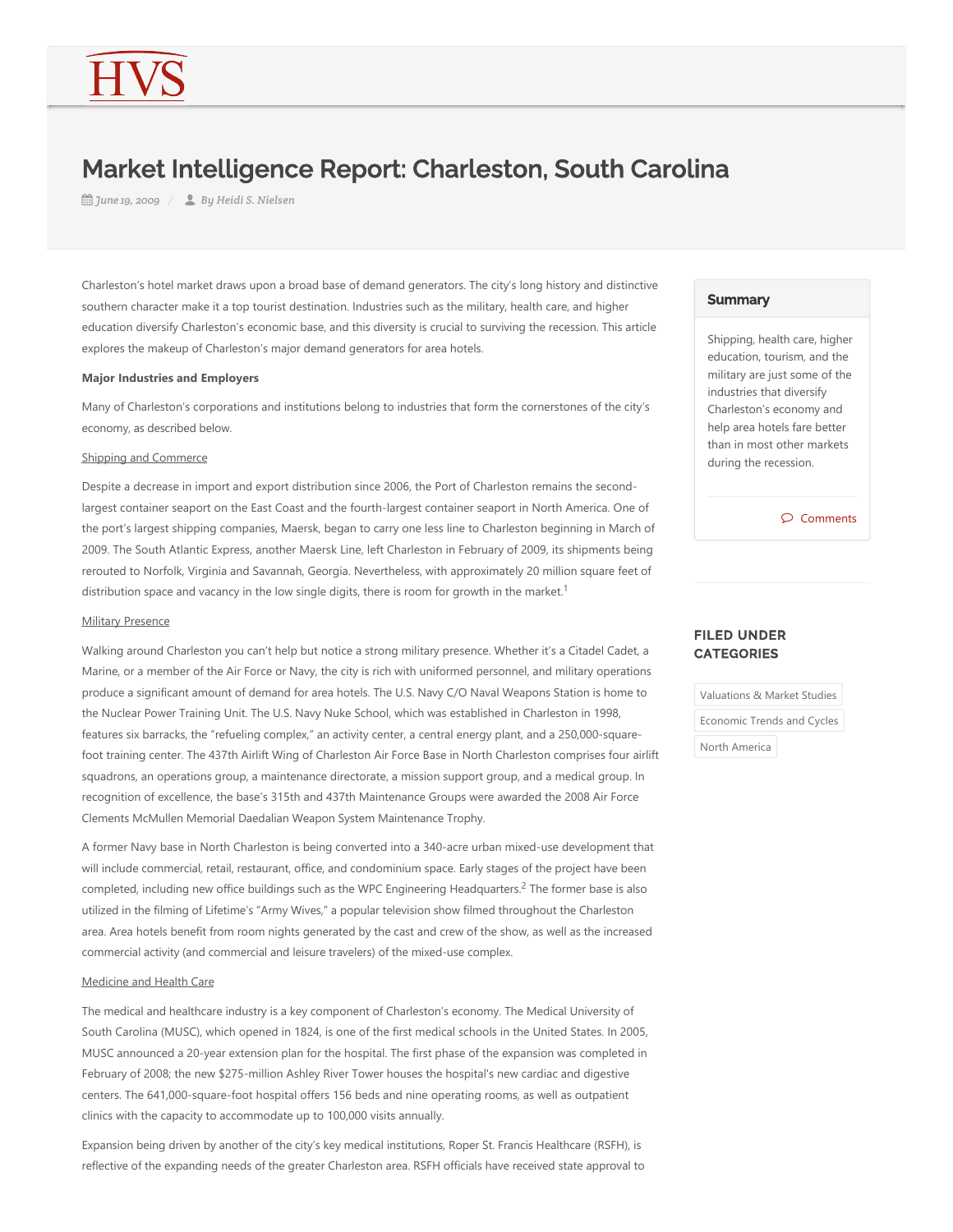build a new, full-service hospital in Berkeley County. The hospital will be part of a 2,300-acre mixed-use planned community in the new commercial corridor being developed by The Daniel Island Company. The proposed development will comprise 50 outpatient beds; 24‐hour emergency care; inpatient and outpatient surgery; intensive and critical care units; and imaging, laboratory, and pharmacy facilities.

Trident Health System also plans to build a new medical complex on 20 acres in Berkeley County. Trident Technical College's acclaimed nursing program has a two‐year waiting list for admission. In addition, a 250,000‐square‐ foot 140‐bed acute‐care hospital is under construction on 52 acres adjacent to East Cooper Regional Medical Center in Mount Pleasant. The new, "green‐friendly" hospital is expected to open in early 2010 and will serve as a replacement for the existing medical center.<sup>3</sup>

### **Higher Education**

Charleston offers a wide array of higher education facilities. The College of Charleston, located in the downtown area, is one of the oldest colleges in the country, counting among its founders three signers of the Declaration of Independence and three framers of the U.S. Constitution. The College of Charleston is continually expanding, and a new \$47‐million basketball arena opened at the college for the 2008/09 season. Other important institutions in the area include The Citadel and Charleston Southern University.

According to Dr. Stephen Litvin, Professor of Hospitality and Tourism at the College of Charleston, area colleges have a considerable economic impact on local hotels through major events such as Move-in Weekend, Parents' Weekend, graduation ceremonies, and student orientations throughout the summer months. Demand created by the colleges is also far less vulnerable to the economic pressures that have forced a downturn in corporate and leisure demand.

### Hospitality and Tourism

Hospitality and tourism has long‐been an important economic driver for the Charleston area. For 16 consecutive years, Charleston has been named a Top 10 travel destination in the United States by readers of *Condé Nast Traveler*. In 2008, Charleston took over the number two position, just behind San Francisco and just ahead of New York City. According to the Charleston Regional Business Journal, visitors spend, on average, \$234 per person per day while staying in the city.

Charleston's tourism attractions include the Old Slave Mart Museum, the Hunley, Fort Sumter, Rainbow Row, and an array of old plantations such as Boone Hall Plantation. Major annual events continue to sell out hotels on the Peninsula and surrounding areas every year, including the Southeastern Wildlife Exposition and the Spoleto Festival USA. Despite the recession allowing for less city funding in 2009, these events are still expected to have a major economic impact. The Southeastern Wildlife Exposition, which is now in its 27th year, attracts 35,000+ attendees to Charleston each February.<sup>4</sup> The Spoleto Festival USA, which fills the city's historic theaters, churches, and outdoor spaces for 17 days and nights each spring, also fills hotels for three consecutive weeks.<sup>5</sup>

While the economy may make for fewer travelers this year, hotels should still receive a significant boost in occupancy during these events. According to the 2009 Office of Tourism Analysis at the College of Charleston, over 4 million visitors come to Charleston annually, accounting for more than \$3 billion in total economic impact.

### **Hotel Trends**

In 2007, occupancy for hotels, motels, and inns in Charleston County reached a ten-year high at 73.5%. Average rate for the area reached a high of over \$150 in 2007. In 2008, occupancy rates for Charleston County fell 5.4% compared to 2007; however, average rate increased 4.2% in 2008.

In March of 2009, occupancy rates for hotels in the Charleston area averaged 73.3%, a 9.2% decrease from March of 2008; average rate has decreased 7.7% year-to-date.<sup>6</sup> Despite the recent decline, Charleston hotels still have relatively high occupancies, and little new hotel construction is underway in the market; a few projects are under construction in North Charleston, and a few more have been proposed for the downtown area, but even if these all come to fruition they are not expected to materially impact the market's overall occupancy levels.

#### **Conclusion**

Though the nation is in a lull, Charleston is expected to rebound strongly once the recession lifts. The area continues to grow with new retail developments, as well as expansions at medical facilities and colleges, and the city is destined to remain a popular tourist destination for years to come. Rhett Butler says in "Gone with the